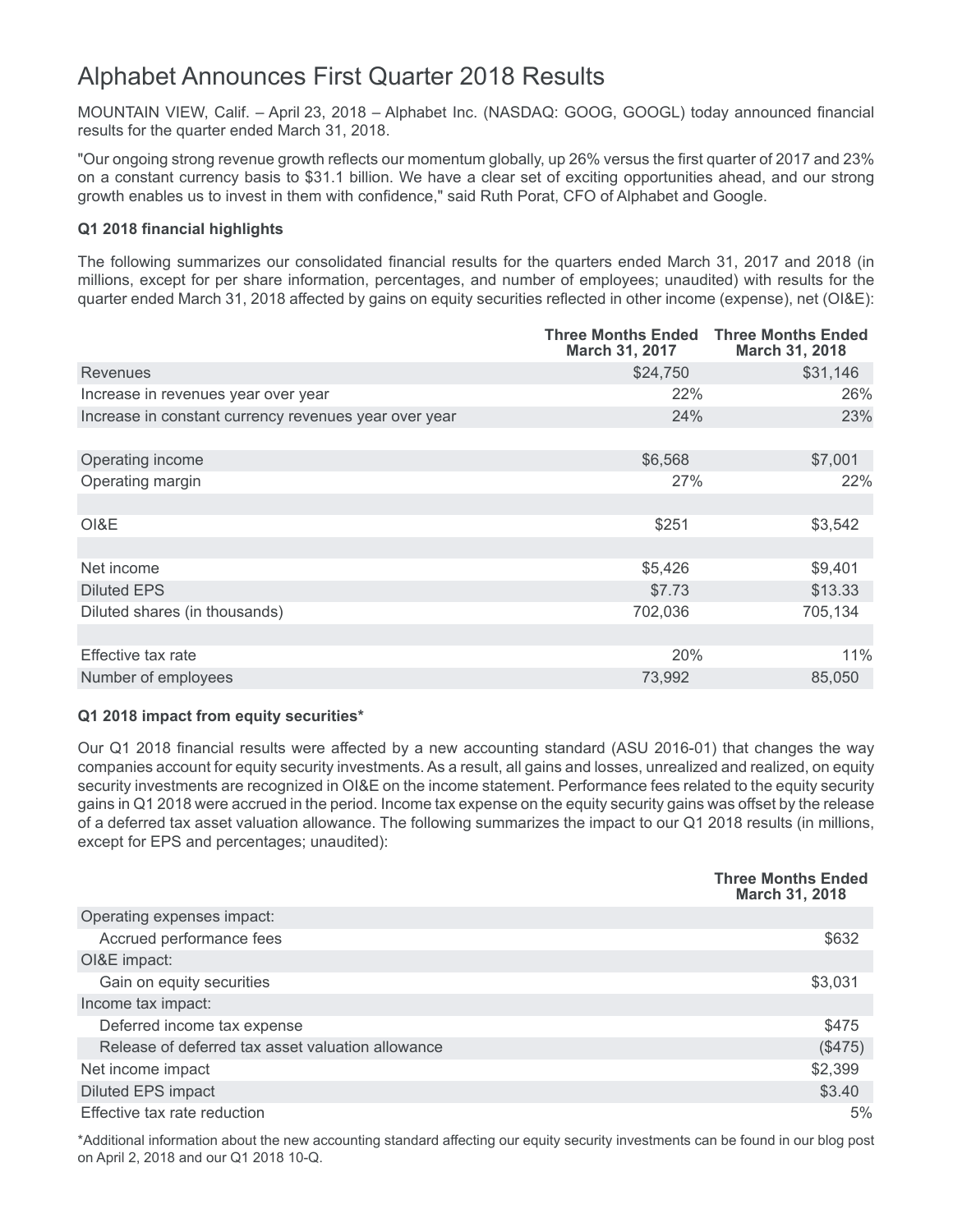### **Q1 2018 supplemental information** (in millions, except percentages; unaudited)

Segment revenues and operating results

In Q1 2018, Nest joined forces with Google's hardware team. Consequently, the financial results of Nest have been reported in the Google segment, with Nest revenues reflected in Google other revenues. Prior period segment information has been recast to conform to the current period segment presentation. Consolidated financial results are not affected.

|                                             | <b>Three Months Ended</b><br>March 31, 2017 | <b>Three Months Ended</b><br><b>March 31, 2018</b> |
|---------------------------------------------|---------------------------------------------|----------------------------------------------------|
| Google properties revenues                  | \$17,403                                    | \$21,998                                           |
| Google Network Members' properties revenues | 4,008                                       | 4,644                                              |
| Google advertising revenues                 | 21,411                                      | 26,642                                             |
| Google other revenues                       | 3,207                                       | 4,354                                              |
| Google segment revenues                     | \$24,618                                    | \$30,996                                           |
| Other Bets revenues                         | \$132                                       | \$150                                              |
|                                             |                                             |                                                    |
| Google operating income                     | \$7,446                                     | \$8,368                                            |
| Other Bets operating loss                   | (\$703)                                     | (\$571)                                            |

Traffic acquisition costs (TAC) to Google Network Members and distribution partners

|                                                                                      | <b>Three Months Ended Three Months Ended</b><br>March 31, 2017 | March 31, 2018 |
|--------------------------------------------------------------------------------------|----------------------------------------------------------------|----------------|
| TAC to Google Network Members                                                        | \$2,824                                                        | \$3,386        |
| TAC to Google Network Members as % of Google Network<br>Members' properties revenues | 70%                                                            | 73%            |
| TAC to distribution partners                                                         | \$1,805                                                        | \$2,902        |
| TAC to distribution partners as % of Google properties revenues                      | 10%                                                            | 13%            |
| <b>Total TAC</b>                                                                     | \$4,629                                                        | \$6,288        |
| Total TAC as % of Google advertising revenues                                        | 22%                                                            | 24%            |

### Monetization metrics information

In Q1 2018, we changed our monetization metrics for Google Network Members' properties revenues from the percentage change in the number of paid clicks and cost-per-click to the percentage change in the number of impressions and cost-per-impression. The monetization metrics for Google properties revenues remain unchanged.

|                                                           | <b>Change from Q1</b><br>2017 to Q1 2018<br>(YoY) | <b>Change from Q4</b><br>2017 to Q1 2018<br>(QoQ) |
|-----------------------------------------------------------|---------------------------------------------------|---------------------------------------------------|
| Paid clicks on Google properties                          | 59%                                               | $8\%$                                             |
| Cost-per-click on Google properties                       | (19)%                                             | (7)%                                              |
|                                                           |                                                   |                                                   |
| Impressions on Google Network Members' properties         | $0\%$                                             | $5\%$                                             |
| Cost-per-impression on Google Network Members' properties | $18\%$                                            | $(10)\%$                                          |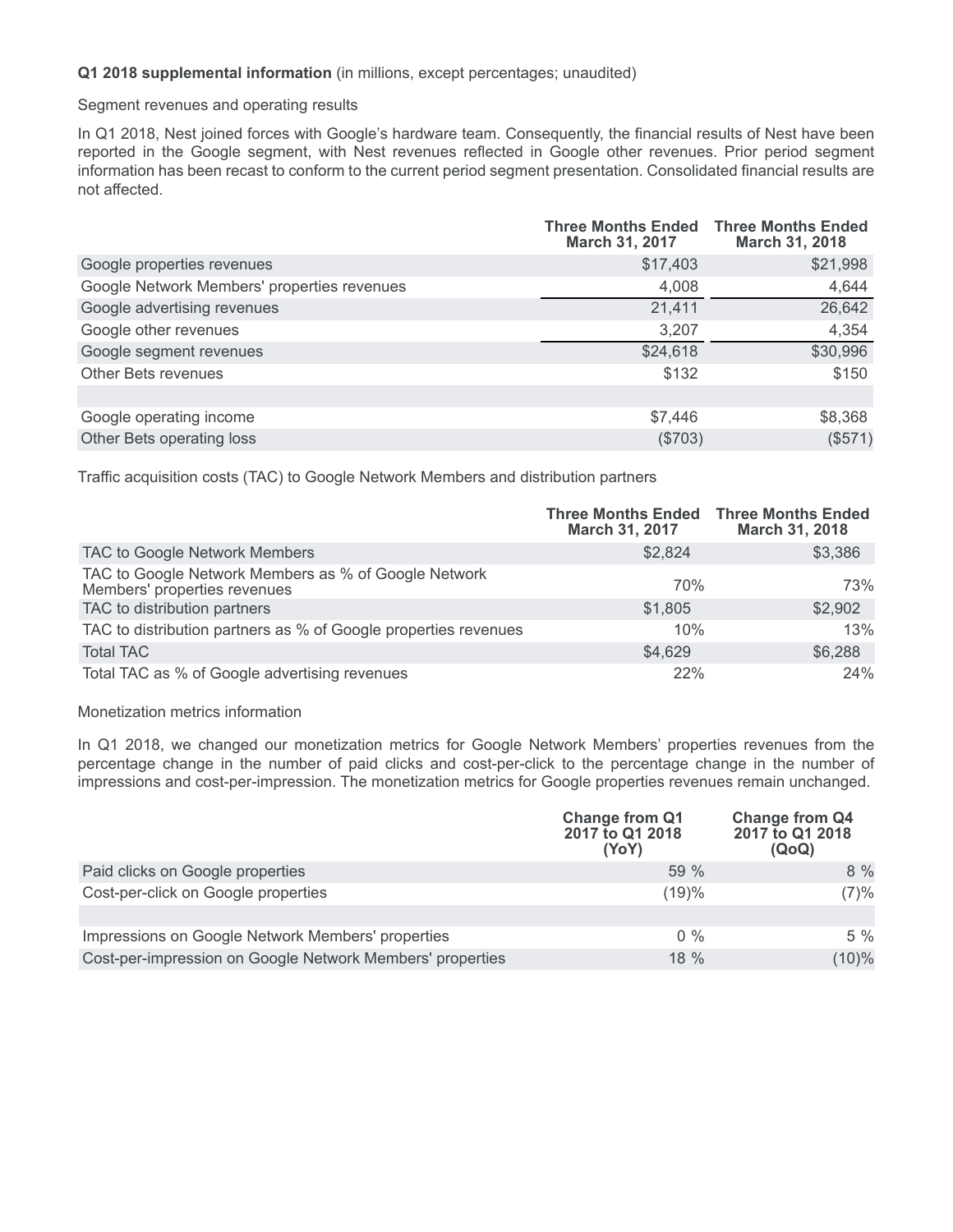### **Webcast and conference call information**

A live audio webcast of our first quarter 2018 earnings release call will be available at http://abc.xyz/investor. The call begins today at 1:30 PM (PT) / 4:30 PM (ET). This press release, including the reconciliations of certain non-GAAP measures to their nearest comparable GAAP measures, is also available on that site.

We also provide announcements regarding our financial performance, including SEC filings, investor events, press and earnings releases, and blogs, on our investor relations website (http://abc.xyz/investor).

### **Forward-looking statements**

This press release may contain forward-looking statements that involve risks and uncertainties. Actual results may differ materially from the results predicted, and reported results should not be considered as an indication of future performance. The potential risks and uncertainties that could cause actual results to differ from the results predicted include, among others, those risks and uncertainties included under the captions "Risk Factors" and "Management's Discussion and Analysis of Financial Condition and Results of Operations" in our Annual Report on Form 10-K for the year ended December 31, 2017, which is on file with the SEC and is available on our investor relations website at http://abc.xyz/investor and on the SEC website at www.sec.gov. Additional information will also be set forth in our Quarterly Report on Form 10-Q for the quarter ended March 31, 2018. All information provided in this release and in the attachments is as of April 23, 2018. Undue reliance should not be placed on the forward-looking statements in this press release, which are based on information available to us on the date hereof. We undertake no duty to update this information unless required by law.

### **About non-GAAP financial measures**

To supplement our consolidated financial statements, which are prepared and presented in accordance with GAAP, we use the following non-GAAP financial measures: free cash flow; constant currency revenues; and constant currency revenue growth. The presentation of this financial information is not intended to be considered in isolation or as a substitute for, or superior to, the financial information prepared and presented in accordance with GAAP.

We use these non-GAAP financial measures for financial and operational decision-making and as a means to evaluate period-to-period comparisons. We believe that these non-GAAP financial measures provide meaningful supplemental information regarding our performance and liquidity by excluding certain items that may not be indicative of our recurring core business operating results, such as our revenues excluding the impact of foreign exchange rate movements and hedging activities. We believe that both management and investors benefit from referring to these non-GAAP financial measures in assessing our performance and when planning, forecasting, and analyzing future periods. These non-GAAP financial measures also facilitate management's internal comparisons to our historical performance and liquidity as well as comparisons to our competitors' operating results. We believe these non-GAAP financial measures are useful to investors both because (1) they allow for greater transparency with respect to key metrics used by management in its financial and operational decision-making and (2) they are used by our institutional investors and the analyst community to help them analyze the health of our business.

There are a number of limitations related to the use of non-GAAP financial measures. We compensate for these limitations by providing specific information regarding the GAAP amounts excluded from these non-GAAP financial measures and evaluating these non-GAAP financial measures together with their relevant financial measures in accordance with GAAP.

For more information on these non-GAAP financial measures, please see the tables captioned "Reconciliation from net cash provided by operating activities to free cash flow" and "Reconciliation from GAAP revenues to non-GAAP constant currency revenues" included at the end of this release.

# **Contact**

Investor relations and the matter of the Media investor-relations@abc.xyz press@abc.xyz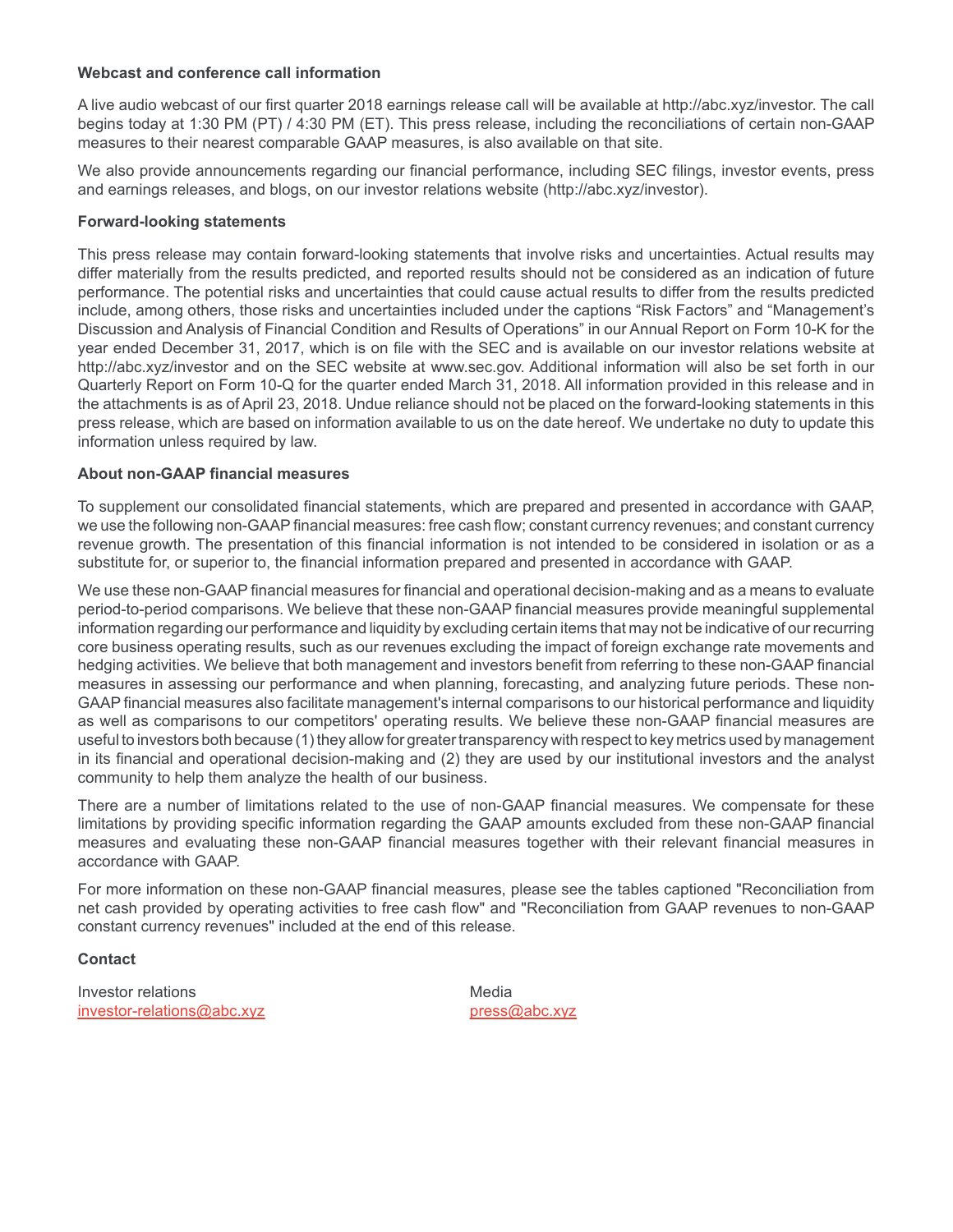# **Alphabet Inc. CONSOLIDATED BALANCE SHEETS**

# **(In millions, except share amounts which are reflected in thousands and par value per share amounts)**

|                                                                                                                                                                                                                                                                                                                                                                                      |               | December 31,<br>2017 |            | March 31,<br>2018<br>(unaudited) |  |
|--------------------------------------------------------------------------------------------------------------------------------------------------------------------------------------------------------------------------------------------------------------------------------------------------------------------------------------------------------------------------------------|---------------|----------------------|------------|----------------------------------|--|
| <b>Assets</b>                                                                                                                                                                                                                                                                                                                                                                        |               |                      |            |                                  |  |
| Current assets:                                                                                                                                                                                                                                                                                                                                                                      |               |                      |            |                                  |  |
| Cash and cash equivalents                                                                                                                                                                                                                                                                                                                                                            | $\mathcal{L}$ | 10,715               | \$         | 12,658                           |  |
| Marketable securities                                                                                                                                                                                                                                                                                                                                                                |               | 91,156               |            | 90,227                           |  |
| Total cash, cash equivalents, and marketable securities                                                                                                                                                                                                                                                                                                                              |               | 101,871              |            | 102,885                          |  |
| Accounts receivable, net of allowance of \$674 and \$536                                                                                                                                                                                                                                                                                                                             |               | 18,336               |            | 16,777                           |  |
| Income taxes receivable, net                                                                                                                                                                                                                                                                                                                                                         |               | 369                  |            | 37                               |  |
| Inventory                                                                                                                                                                                                                                                                                                                                                                            |               | 749                  |            | 636                              |  |
| Other current assets                                                                                                                                                                                                                                                                                                                                                                 |               | 2,983                |            | 3,426                            |  |
| <b>Total current assets</b>                                                                                                                                                                                                                                                                                                                                                          |               | 124,308              |            | 123,761                          |  |
| Non-marketable investments                                                                                                                                                                                                                                                                                                                                                           |               | 7,813                |            | 10,976                           |  |
| Deferred income taxes                                                                                                                                                                                                                                                                                                                                                                |               | 680                  |            | 678                              |  |
| Property and equipment, net                                                                                                                                                                                                                                                                                                                                                          |               | 42,383               |            | 48,845                           |  |
| Intangible assets, net                                                                                                                                                                                                                                                                                                                                                               |               | 2,692                |            | 2,809                            |  |
| Goodwill                                                                                                                                                                                                                                                                                                                                                                             |               | 16,747               |            | 17,862                           |  |
| Other non-current assets                                                                                                                                                                                                                                                                                                                                                             |               | 2,672                |            | 2,004                            |  |
| <b>Total assets</b>                                                                                                                                                                                                                                                                                                                                                                  | $\$\$         | 197,295              | $\sqrt{2}$ | 206,935                          |  |
| <b>Liabilities and Stockholders' Equity</b>                                                                                                                                                                                                                                                                                                                                          |               |                      |            |                                  |  |
| <b>Current liabilities:</b>                                                                                                                                                                                                                                                                                                                                                          |               |                      |            |                                  |  |
| Accounts payable                                                                                                                                                                                                                                                                                                                                                                     | \$            | 3,137                | \$         | 3,526                            |  |
| Short-term debt                                                                                                                                                                                                                                                                                                                                                                      |               | 0                    |            | 1,329                            |  |
| Accrued compensation and benefits                                                                                                                                                                                                                                                                                                                                                    |               | 4,581                |            | 3,812                            |  |
| Accrued expenses and other current liabilities                                                                                                                                                                                                                                                                                                                                       |               | 10,177               |            | 10,065                           |  |
| Accrued revenue share                                                                                                                                                                                                                                                                                                                                                                |               | 3,975                |            | 3,723                            |  |
| Deferred revenue                                                                                                                                                                                                                                                                                                                                                                     |               | 1,432                |            | 1,596                            |  |
| Income taxes payable, net                                                                                                                                                                                                                                                                                                                                                            |               | 881                  |            | 1,343                            |  |
| <b>Total current liabilities</b>                                                                                                                                                                                                                                                                                                                                                     |               | 24,183               |            | 25,394                           |  |
| Long-term debt                                                                                                                                                                                                                                                                                                                                                                       |               | 3,969                |            | 3,973                            |  |
| Deferred revenue, non-current                                                                                                                                                                                                                                                                                                                                                        |               | 340                  |            | 315                              |  |
| Income taxes payable, non-current                                                                                                                                                                                                                                                                                                                                                    |               | 12,812               |            | 12,885                           |  |
| Deferred income taxes                                                                                                                                                                                                                                                                                                                                                                |               | 430                  |            | 394                              |  |
| Other long-term liabilities                                                                                                                                                                                                                                                                                                                                                          |               | 3,059                |            | 3,149                            |  |
| <b>Total liabilities</b>                                                                                                                                                                                                                                                                                                                                                             |               | 44,793               |            | 46,110                           |  |
| Commitments and contingencies                                                                                                                                                                                                                                                                                                                                                        |               |                      |            |                                  |  |
| Stockholders' equity:                                                                                                                                                                                                                                                                                                                                                                |               |                      |            |                                  |  |
| Convertible preferred stock, \$0.001 par value per share, 100,000 shares authorized; no<br>shares issued and outstanding                                                                                                                                                                                                                                                             |               | 0                    |            | 0                                |  |
| Class A and Class B common stock, and Class C capital stock and additional paid-in<br>capital, \$0.001 par value per share: 15,000,000 shares authorized (Class A 9,000,000,<br>Class B 3,000,000, Class C 3,000,000); 694,783 (Class A 298,470, Class B 46,972,<br>Class C 349,341) and 694,945 (Class A 298,652, Class B 46,940, Class C 349,353)<br>shares issued and outstanding |               | 40,247               |            | 41,487                           |  |
| Accumulated other comprehensive loss                                                                                                                                                                                                                                                                                                                                                 |               | (992)                |            | (670)                            |  |
| Retained earnings                                                                                                                                                                                                                                                                                                                                                                    |               | 113,247              |            | 120,008                          |  |
| Total stockholders' equity                                                                                                                                                                                                                                                                                                                                                           |               | 152,502              |            | 160,825                          |  |
| Total liabilities and stockholders' equity                                                                                                                                                                                                                                                                                                                                           | $\frac{1}{2}$ | 197,295              | \$         | 206,935                          |  |
|                                                                                                                                                                                                                                                                                                                                                                                      |               |                      |            |                                  |  |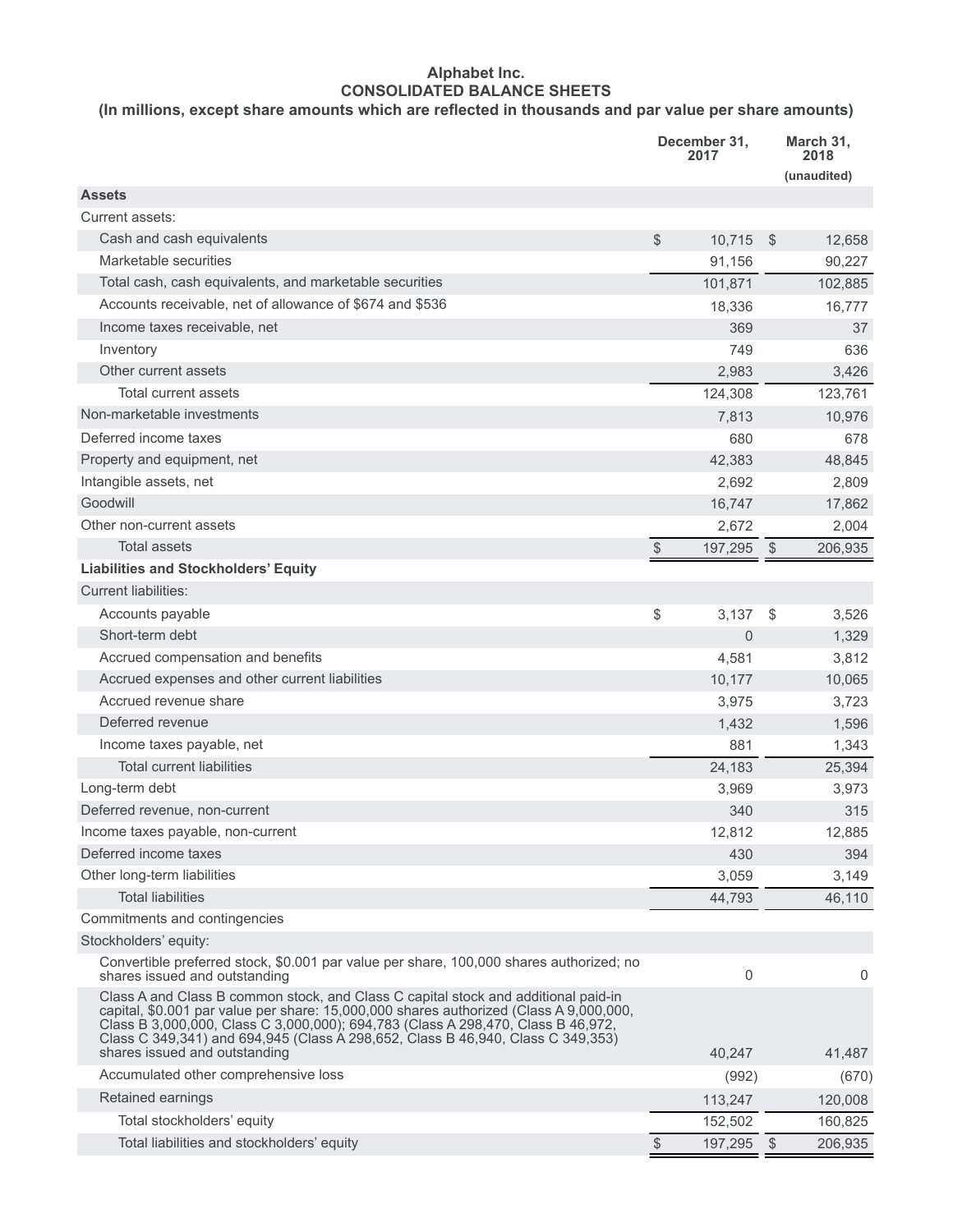### **Alphabet Inc. CONSOLIDATED STATEMENTS OF INCOME (In millions, except per share amounts; unaudited)**

|                                                                                    | <b>Three Months Ended</b><br>March 31, |        |      |        |
|------------------------------------------------------------------------------------|----------------------------------------|--------|------|--------|
|                                                                                    |                                        | 2017   |      | 2018   |
| Revenues                                                                           | \$                                     | 24,750 | - \$ | 31,146 |
| Costs and expenses:                                                                |                                        |        |      |        |
| Cost of revenues                                                                   |                                        | 9,795  |      | 13,467 |
| Research and development                                                           |                                        | 3,942  |      | 5,039  |
| Sales and marketing                                                                |                                        | 2,644  |      | 3,604  |
| General and administrative                                                         |                                        | 1,801  |      | 2,035  |
| Total costs and expenses                                                           |                                        | 18,182 |      | 24,145 |
| Income from operations                                                             |                                        | 6,568  |      | 7,001  |
| Other income (expense), net                                                        |                                        | 251    |      | 3,542  |
| Income before income taxes                                                         |                                        | 6,819  |      | 10,543 |
| Provision for income taxes                                                         |                                        | 1,393  |      | 1,142  |
| Net income                                                                         |                                        | 5,426  | - \$ | 9,401  |
|                                                                                    |                                        |        |      |        |
| Basic earnings per share of Class A and B common stock and Class C capital stock   | \$                                     | 7.85   | \$   | 13.53  |
| Diluted earnings per share of Class A and B common stock and Class C capital stock | \$                                     | 7.73   | \$   | 13.33  |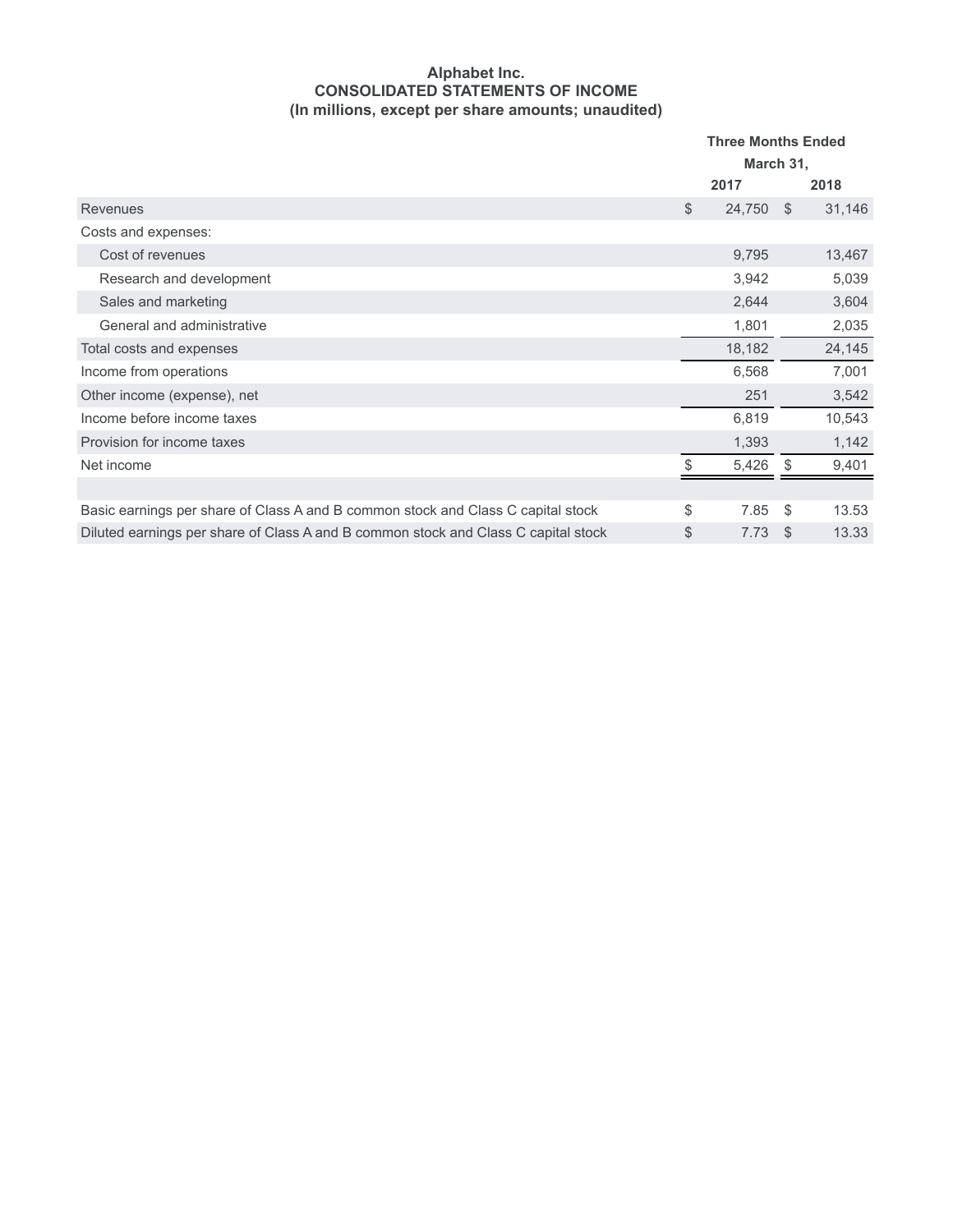### **Alphabet Inc. CONSOLIDATED STATEMENTS OF CASH FLOWS (In millions; unaudited)**

|                                                                        | <b>Three Months Ended</b><br>March 31, |                      |  |
|------------------------------------------------------------------------|----------------------------------------|----------------------|--|
|                                                                        | 2017                                   | 2018                 |  |
| <b>Operating activities</b>                                            |                                        |                      |  |
| Net income                                                             | \$<br>5.426                            | \$<br>9,401          |  |
| Adjustments:                                                           |                                        |                      |  |
| Depreciation and impairment of property and equipment                  | 1,287                                  | 1,791                |  |
| Amortization and impairment of intangible assets                       | 216                                    | 195                  |  |
| Stock-based compensation expense                                       | 2,009                                  | 2,457                |  |
| Deferred income taxes                                                  | 613                                    | (18)                 |  |
| (Gain) loss on debt and equity securities, net                         | 19                                     | (2,992)              |  |
| Other                                                                  | 57                                     | (257)                |  |
| Changes in assets and liabilities, net of effects of acquisitions:     |                                        |                      |  |
| Accounts receivable                                                    | 1,267                                  | 1,700                |  |
| Income taxes, net                                                      | 510                                    | 782                  |  |
| Other assets                                                           | (128)                                  | (241)                |  |
| Accounts payable                                                       | 103                                    | 122                  |  |
| Accrued expenses and other liabilities                                 | (1,868)                                | (1, 142)             |  |
| Accrued revenue share                                                  | (74)                                   | (286)                |  |
| Deferred revenue                                                       | 111                                    | 130                  |  |
| Net cash provided by operating activities                              | 9,548                                  | 11,642               |  |
| <b>Investing activities</b>                                            |                                        |                      |  |
| Purchases of property and equipment                                    | (2,508)                                | (7, 299)             |  |
| Proceeds from disposals of property and equipment                      | 41                                     | 30                   |  |
| Purchases of marketable securities                                     | (20, 119)                              | (8, 849)             |  |
| Maturities and sales of marketable securities                          | 19,362                                 | 9,351                |  |
| Purchases of non-marketable investments                                | (354)                                  | (327)                |  |
| Maturities and sales of non-marketable investments                     | 78                                     | 498                  |  |
| Acquisitions, net of cash acquired, and purchases of intangible assets | (101)                                  | (1,250)              |  |
| Proceeds from collection of notes receivable                           | 750                                    | $\mathbf 0$          |  |
| Net cash used in investing activities                                  | (2,851)                                | (7, 846)             |  |
| <b>Financing activities</b>                                            |                                        |                      |  |
| Net payments related to stock-based award activities                   | (1,009)                                | (1, 158)             |  |
| Repurchases of capital stock                                           | (1, 127)                               | (2, 173)             |  |
| Proceeds from issuance of debt, net of costs                           | 0                                      | 4,691                |  |
| Repayments of debt                                                     | (18)                                   | (3,378)              |  |
| Proceeds from sale of subsidiary shares                                | 480                                    | 0                    |  |
| Net cash used in financing activities                                  | (1,674)                                | (2,018)              |  |
| Effect of exchange rate changes on cash and cash equivalents           | 191                                    | 165                  |  |
| Net increase in cash and cash equivalents                              | 5,214                                  | 1,943                |  |
| Cash and cash equivalents at beginning of period                       | 12,918                                 | 10,715               |  |
| Cash and cash equivalents at end of period                             | $\$\$<br>18,132                        | $\sqrt{3}$<br>12,658 |  |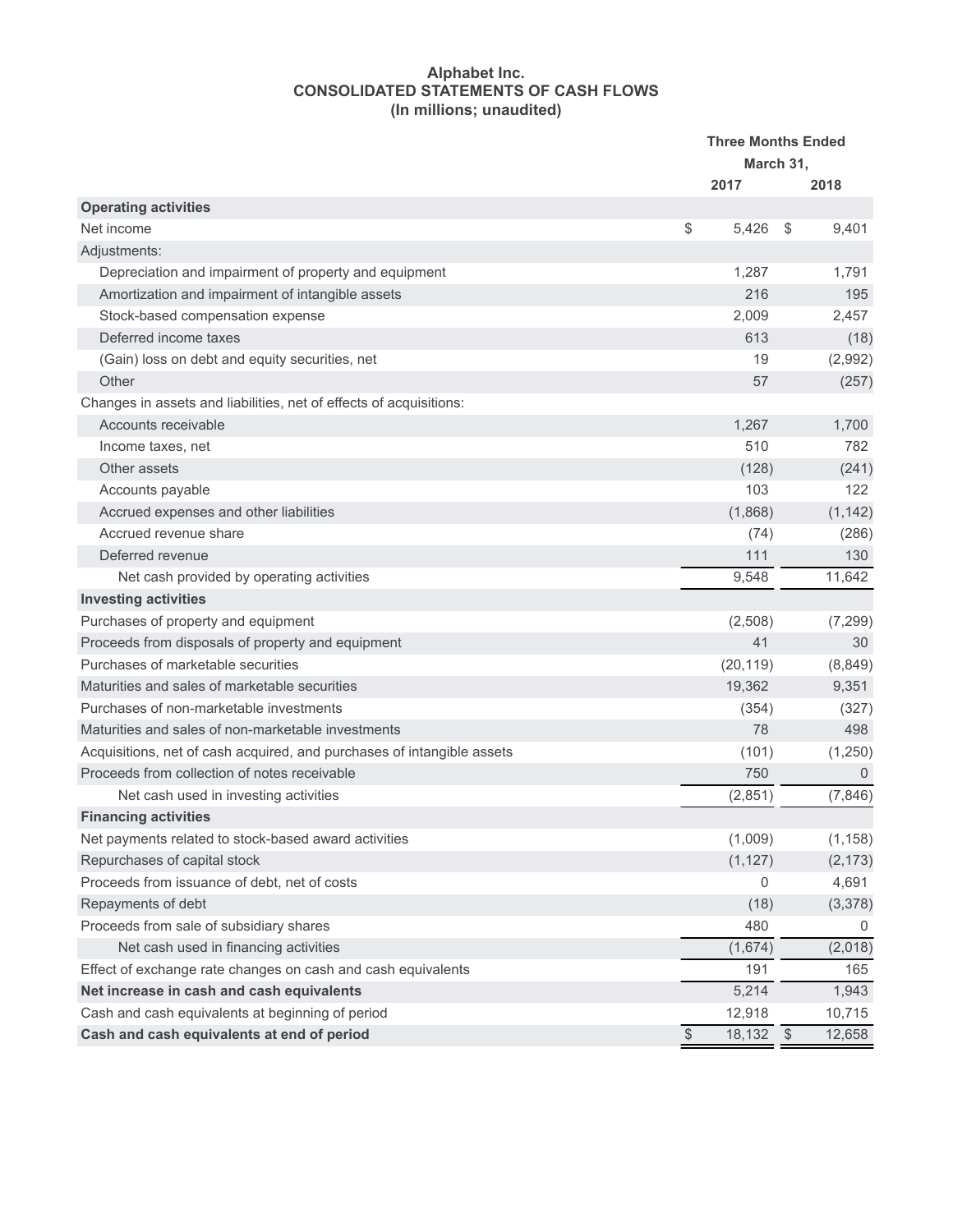#### **Reconciliation from net cash provided by operating activities to free cash flow (in millions, unaudited):**

We provide free cash flow because it is a liquidity measure that provides useful information to management and investors about the amount of cash generated by the business that can be used for strategic opportunities, including investing in our business and acquisitions, and to strengthen our balance sheet.

|                                           |  | <b>Three Months Ended</b><br><b>March 31, 2018</b> |
|-------------------------------------------|--|----------------------------------------------------|
| Net cash provided by operating activities |  | 11.642                                             |
| Less: purchases of property and equipment |  | 7,299                                              |
| <b>Free cash flow</b>                     |  | 4.343                                              |

*Free cash flow:* We define free cash flow as net cash provided by operating activities less capital expenditures.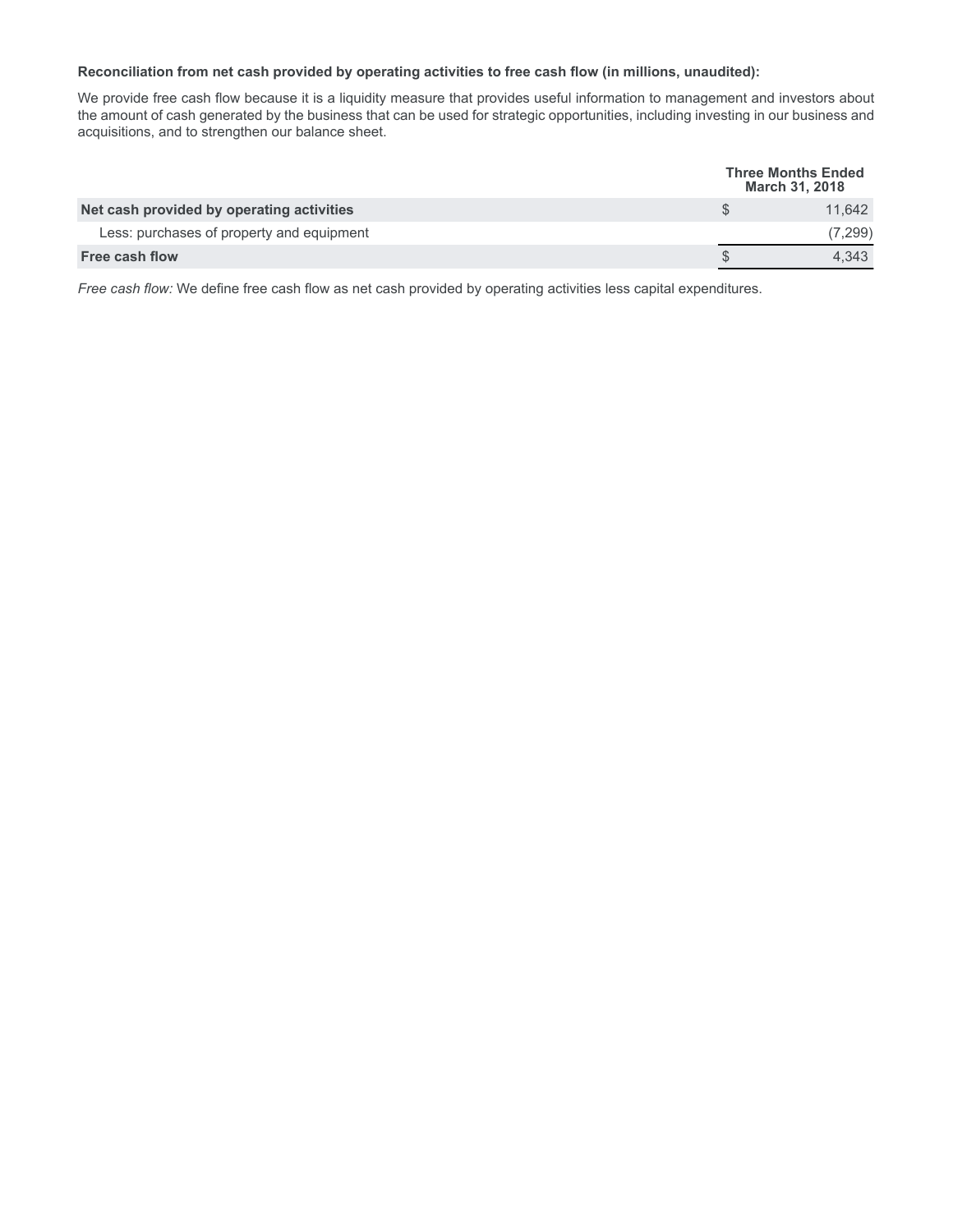#### **Reconciliation from GAAP revenues to non-GAAP constant currency revenues (in millions, unaudited):**

We provide non-GAAP constant currency revenues and growth because they facilitate the comparison of current results to historic performance by excluding the impact of foreign exchange rate movements and hedging activities, which are not indicative of our core operating results.

|                                                                              | <b>Three Months Ended</b><br><b>March 31, 2018</b> |                                 | <b>Three Months Ended</b><br><b>March 31, 2018</b> |                                 |  |
|------------------------------------------------------------------------------|----------------------------------------------------|---------------------------------|----------------------------------------------------|---------------------------------|--|
|                                                                              |                                                    | YoY<br>(using Q1'17's FX rates) |                                                    | QoQ<br>(using Q4'17's FX rates) |  |
| <b>EMEA revenues (GAAP)</b>                                                  | $\mathbb{S}$                                       | 10,474                          | \$                                                 | 10,474                          |  |
| Exclude foreign exchange impact on Q1'18 revenues using Q1'17 rates          |                                                    | (1,094)                         |                                                    | N/A                             |  |
| Exclude foreign exchange impact on Q1'18 revenues using Q4'17 rates          |                                                    | N/A                             |                                                    | (324)                           |  |
| Exclude hedging impact recognized in Q1'18                                   |                                                    | 217                             |                                                    | 217                             |  |
| <b>EMEA constant currency revenues (non-GAAP)</b>                            | $\$\$                                              | 9,597                           | $\frac{1}{2}$                                      | 10,367                          |  |
| Prior period EMEA revenues, excluding hedging impact (non-GAAP)              | $\mathbb S$                                        | 7,933                           | \$                                                 | 10,488                          |  |
| EMEA revenue growth (GAAP)                                                   |                                                    | 29%                             |                                                    | 2%                              |  |
| EMEA constant currency revenue growth (non-GAAP)                             |                                                    | 21%                             |                                                    | (1)%                            |  |
| <b>APAC revenues (GAAP)</b>                                                  | \$                                                 | 4,804                           | \$                                                 | 4,804                           |  |
| Exclude foreign exchange impact on Q1'18 revenues using Q1'17 rates          |                                                    | (198)                           |                                                    | N/A                             |  |
| Exclude foreign exchange impact on Q1'18 revenues using Q4'17 rates          |                                                    | N/A                             |                                                    | (96)                            |  |
| Exclude hedging impact recognized in Q1'18                                   |                                                    | 15                              |                                                    | 15                              |  |
| <b>APAC constant currency revenues (non-GAAP)</b>                            | \$                                                 | 4,621                           | \$                                                 | 4,723                           |  |
| Prior period APAC revenues, excluding hedging impact (non-GAAP)              | $\overline{\mathbb{S}}$                            | 3,560                           | $\mathcal{L}$                                      | 4.696                           |  |
| APAC revenue growth (GAAP)                                                   |                                                    | 33%                             |                                                    | 2%                              |  |
| APAC constant currency revenue growth (non-GAAP)                             |                                                    | 30%                             |                                                    | 1%                              |  |
| <b>Other Americas revenues (GAAP)</b>                                        | $\mathbb{S}$                                       | 1,724                           | \$                                                 | 1,724                           |  |
| Exclude foreign exchange impact on Q1'18 revenues using Q1'17 rates          |                                                    | (19)                            |                                                    | N/A                             |  |
| Exclude foreign exchange impact on Q1'18 revenues using Q4'17 rates          |                                                    | N/A                             |                                                    | 3                               |  |
| Exclude hedging impact recognized in Q1'18                                   |                                                    | 7                               |                                                    | 7                               |  |
| Other Americas constant currency revenues (non-GAAP)                         | \$                                                 | 1,712                           | \$                                                 | 1,734                           |  |
| Prior period Other Americas revenues, excluding hedging impact (non-GAAP) \$ |                                                    | 1,271                           | $\$\$                                              | 1,909                           |  |
| Other Americas revenue growth (GAAP)                                         |                                                    | 36%                             |                                                    | (9)%                            |  |
| Other Americas constant currency revenue growth (non-GAAP)                   |                                                    | 35%                             |                                                    | (9)%                            |  |
| <b>United States revenues (GAAP)</b>                                         | \$                                                 | 14,144                          | \$                                                 | 14,144                          |  |
| United States revenue growth (GAAP)                                          |                                                    | 20%                             |                                                    | $(8)\%$                         |  |
| <b>Revenues (GAAP)</b>                                                       | $\, \, \raisebox{12pt}{$\scriptstyle \$}$          | 31,146                          | $\frac{1}{2}$                                      | 31,146                          |  |
| <b>Constant currency revenues (non-GAAP)</b>                                 | $\, \, \raisebox{12pt}{$\scriptstyle \$}$          | 30,074                          | \$                                                 | 30,968                          |  |
| Prior period revenues, excluding hedging impact (non-GAAP)                   |                                                    | 24,533                          | $\overline{\$}$                                    | 32,521                          |  |
| Revenue growth (GAAP)                                                        |                                                    | 26%                             |                                                    | (4)%                            |  |
| Constant currency revenue growth (non-GAAP)                                  |                                                    | 23%                             |                                                    | (5)%                            |  |

*Non-GAAP constant currency revenues and growth:* We define non-GAAP constant currency revenues as total revenues excluding the impact of foreign exchange rate movements and hedging activities, and we use it to determine the constant currency revenue growth on year-on-year and quarter-on-quarter bases. Non-GAAP constant currency revenues are calculated by translating current quarter revenues using prior period exchange rates and excluding any hedging impact recognized in the current quarter. Constant currency revenue growth (expressed as a percentage) is calculated by determining the increase in current quarter non-GAAP constant currency revenues over prior period revenues, excluding any hedging impact recognized in the prior period.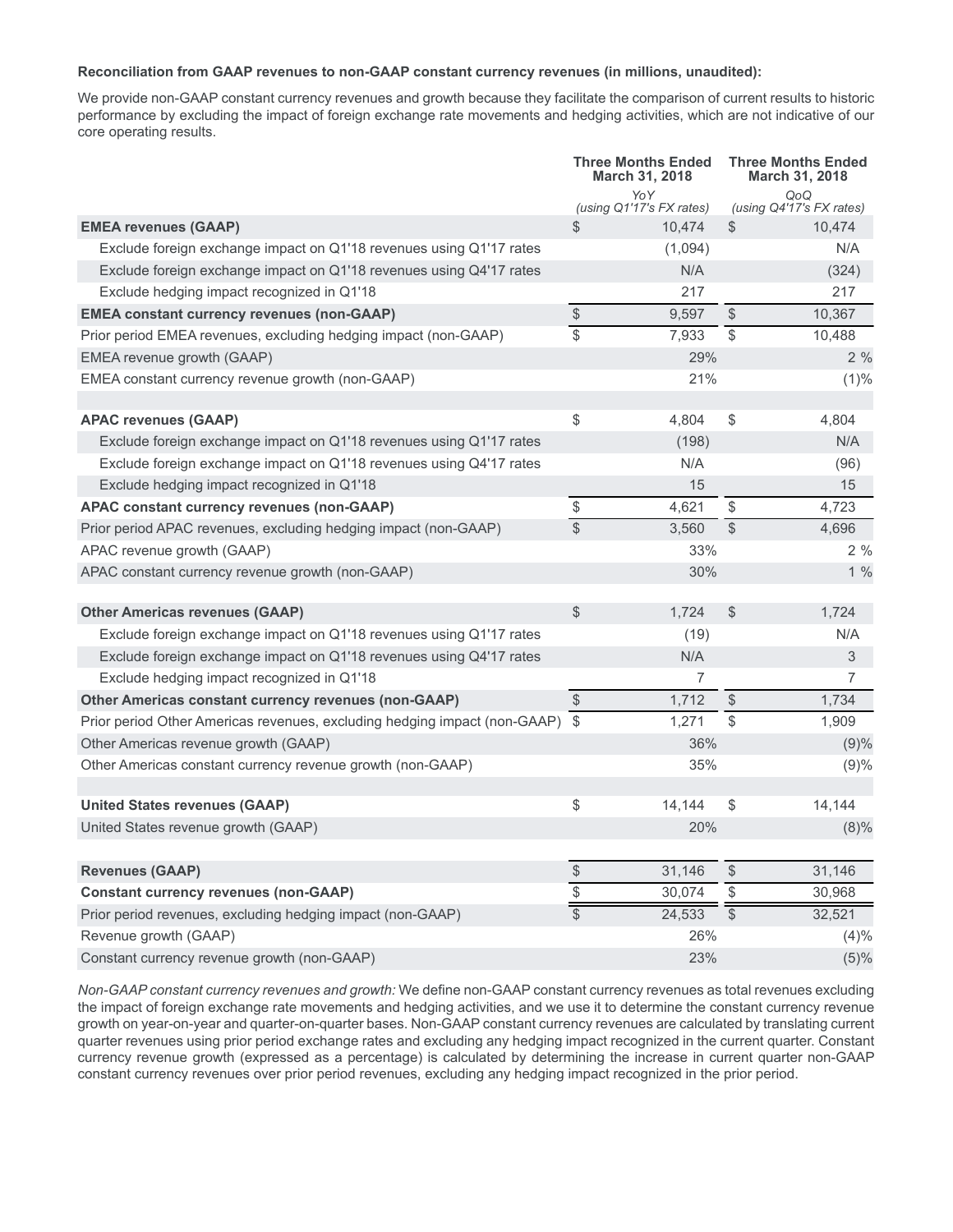## **Other income (expense), net**

The following table presents our other income (expense), net (in millions, unaudited):

|                                                         | <b>Three Months Ended</b> |          |     |       |
|---------------------------------------------------------|---------------------------|----------|-----|-------|
|                                                         | March 31,                 |          |     |       |
|                                                         |                           | 2017     |     | 2018  |
| Interest income                                         | \$                        | $312$ \$ |     | 399   |
| Interest expense                                        |                           | (25)     |     | (30)  |
| Foreign currency exchange losses, net                   |                           | (2)      |     | (24)  |
| Loss on debt securities, net                            |                           | (25)     |     | (39)  |
| Gain on equity securities, net                          |                           | 6        |     | 3,031 |
| Loss and impairment from equity method investments, net |                           | (49)     |     | (7)   |
| Other                                                   |                           | 34       |     | 212   |
| Other income (expense), net                             |                           | 251      | \$. | 3,542 |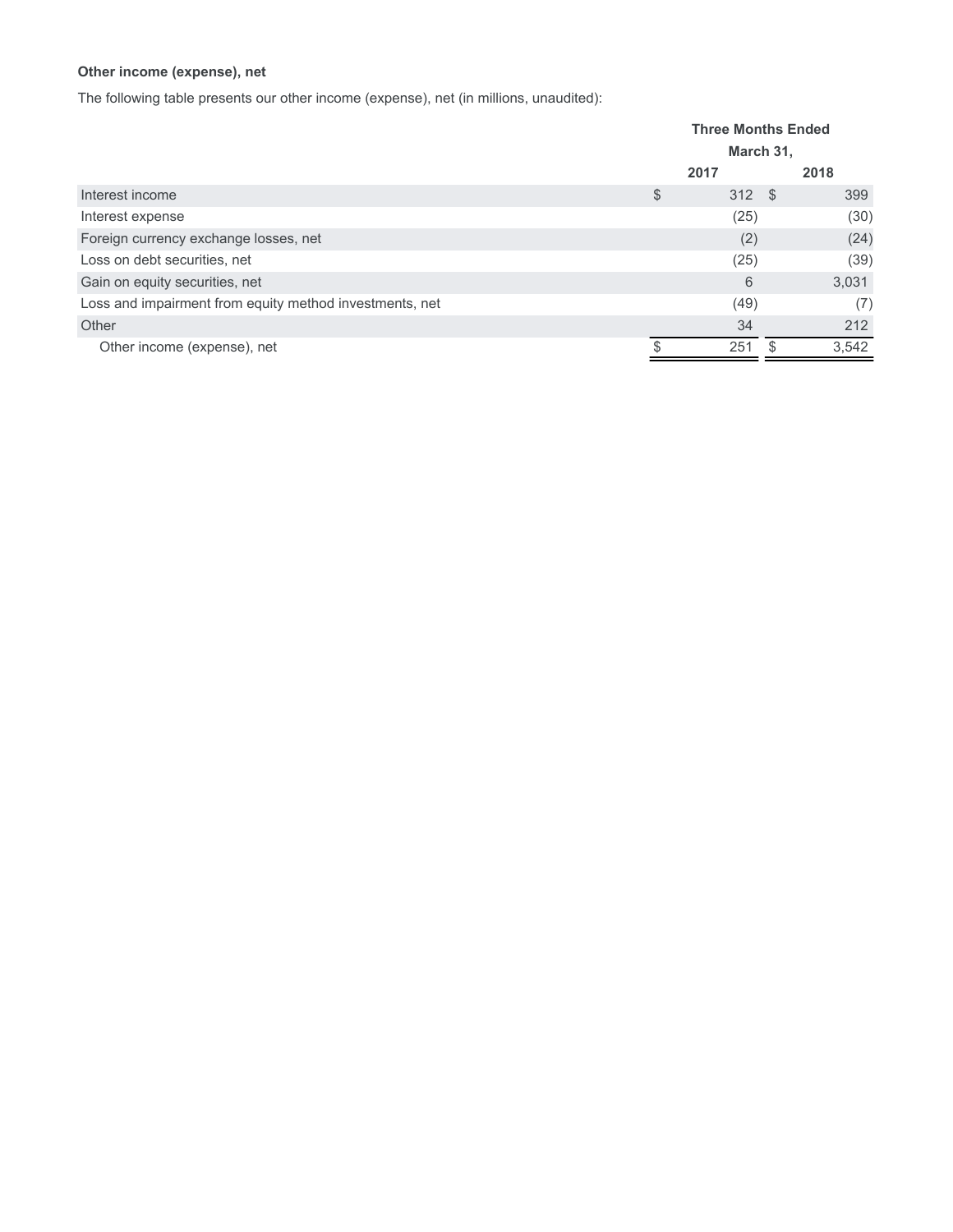### **Segment results**

The following table presents our revenues, operating income (loss), stock-based compensation, capital expenditures, and depreciation, amortization, and impairment by segment (in millions, unaudited):

|                                                                      |                                                               | <b>Three Months Ended</b> |                         |        |
|----------------------------------------------------------------------|---------------------------------------------------------------|---------------------------|-------------------------|--------|
|                                                                      |                                                               | March 31,                 |                         |        |
|                                                                      |                                                               | $2017^{(1)}$              |                         | 2018   |
| <b>Revenues:</b>                                                     |                                                               |                           |                         |        |
| Google                                                               | \$                                                            | 24,618                    | \$                      | 30,996 |
| <b>Other Bets</b>                                                    |                                                               | 132                       |                         | 150    |
| Total revenues                                                       | \$                                                            | 24,750                    | $\sqrt[6]{\frac{1}{2}}$ | 31,146 |
| <b>Operating income (loss):</b>                                      |                                                               |                           |                         |        |
| Google                                                               | $\frac{1}{2}$                                                 | 7,446                     | $\sqrt[6]{3}$           | 8,368  |
| <b>Other Bets</b>                                                    |                                                               | (703)                     |                         | (571)  |
| Reconciling items <sup>(2)</sup>                                     |                                                               | (175)                     |                         | (796)  |
| Total income from operations                                         | \$                                                            | 6,568                     | $\sqrt[6]{\frac{1}{2}}$ | 7,001  |
| Stock-based compensation(3):                                         |                                                               |                           |                         |        |
| Google                                                               | $\frac{1}{2}$                                                 | 1,882                     | $\sqrt[6]{\frac{1}{2}}$ | 2,304  |
| <b>Other Bets</b>                                                    |                                                               | 86                        |                         | 112    |
| Reconciling items <sup>(4)</sup>                                     |                                                               | 41                        |                         | 41     |
| Total stock-based compensation                                       | \$                                                            | 2,009                     | $\sqrt{2}$              | 2,457  |
| <b>Capital expenditures:</b>                                         |                                                               |                           |                         |        |
| Google                                                               | $\frac{1}{2}$                                                 | 2,409                     | $\sqrt{2}$              | 7,669  |
| <b>Other Bets</b>                                                    |                                                               | 167                       |                         | 55     |
| Reconciling items <sup>(5)</sup>                                     |                                                               | (68)                      |                         | (425)  |
| Total capital expenditures                                           | \$                                                            | 2,508                     | \$                      | 7,299  |
|                                                                      |                                                               |                           |                         |        |
| Depreciation, amortization, and impairment:<br>Google                | $\frac{1}{2}$                                                 | 1,416                     | $\sqrt[6]{3}$           | 1,901  |
| <b>Other Bets</b>                                                    |                                                               | 87                        |                         | 85     |
| Total depreciation, amortization, and impairment                     |                                                               | 1,503                     |                         | 1,986  |
| (1)<br>$O =$ and $\frac{1}{2}$ information for $O$ 4.004.7 km s km s | $\, \, \raisebox{12pt}{$\scriptstyle \circ$}$<br><sub>D</sub> |                           | \$                      |        |

 $(1)$  Segment information for Q1 2017 has been recast to reflect the move of Nest from Other Bets to the Google segment and conform to the current period segment presentation. Consolidated financial information is not affected.

(2) Reconciling items are primarily related to performance fees for the three months ended March 31, 2018, as well as corporate administrative costs and other miscellaneous items that are not allocated to individual segments.

(3) For purposes of segment reporting, SBC represents awards that we expect to settle in Alphabet stock.<br>Reconciling items are primarily related to corporate administrative costs that are not allocated to individual

 $(4)$  Reconciling items are primarily related to corporate administrative costs that are not allocated to individual segments.<br>
Reconciling items are related to timing differences of payments, as segment capital expenditu

Reconciling items are related to timing differences of payments, as segment capital expenditures are on accrual basis while total capital expenditures shown on the Consolidated Statements of Cash Flows are on cash basis, and other miscellaneous differences.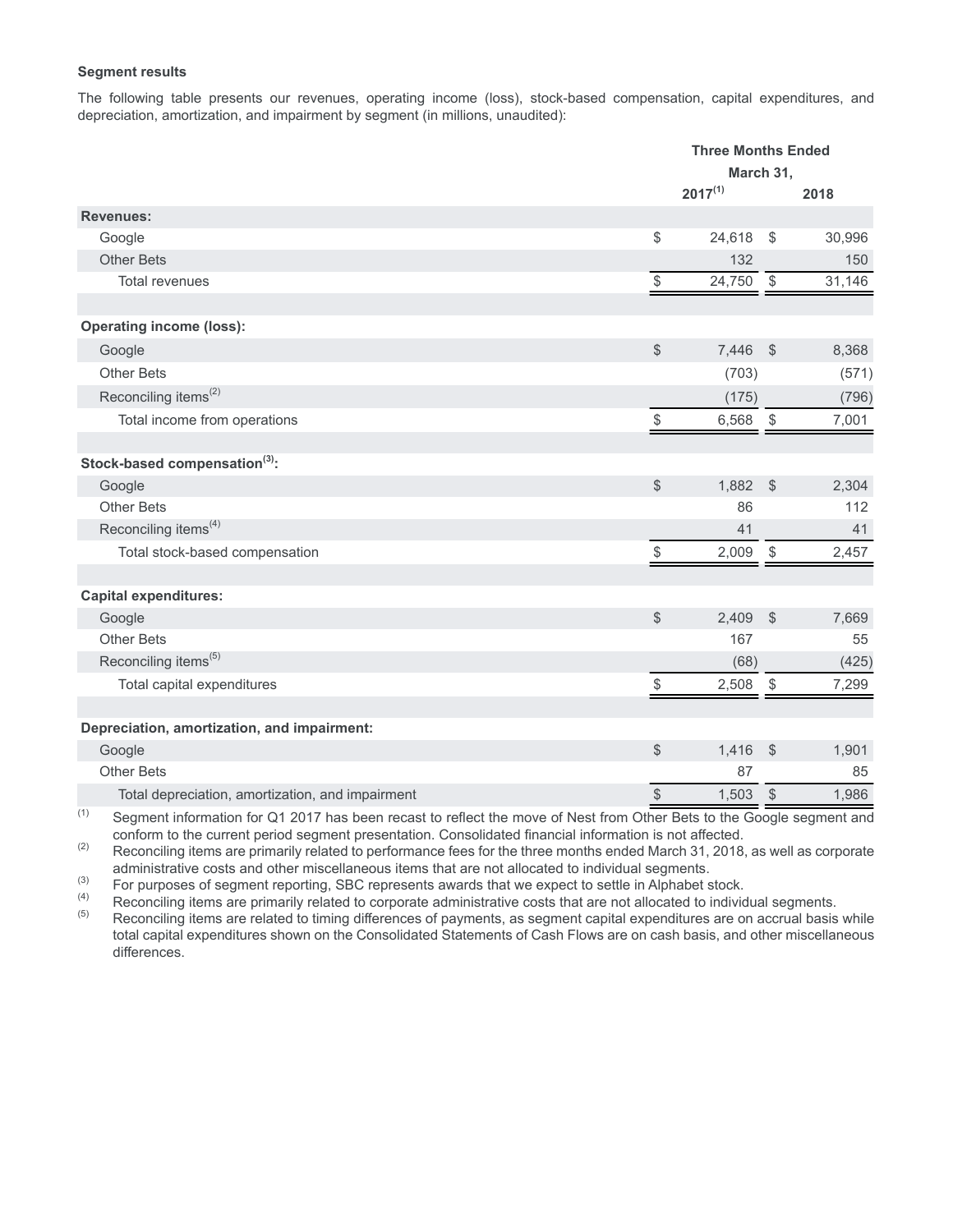### **Recast segment results**

The following table presents our recast segment results for all quarters in 2017 to reflect the move of Nest from Other Bets to the Google segment and conform to the current period segment presentation (in millions, unaudited):

|                                                  |                                               | <b>Three Months Ended</b> |                         |              |                         |              |                         |              |
|--------------------------------------------------|-----------------------------------------------|---------------------------|-------------------------|--------------|-------------------------|--------------|-------------------------|--------------|
|                                                  |                                               | Mar 31, 2017              |                         | Jun 30, 2017 |                         | Sep 30, 2017 |                         | Dec 31, 2017 |
| <b>Revenues:</b>                                 |                                               |                           |                         |              |                         |              |                         |              |
| Google                                           | \$                                            | 24,618                    | \$                      | 25,913       | $\sqrt[6]{2}$           | 27,655       | \$                      | 32,192       |
| <b>Other Bets</b>                                |                                               | 132                       |                         | 97           |                         | 117          |                         | 131          |
| <b>Total revenues</b>                            | $\, \, \raisebox{12pt}{$\scriptstyle \$}$     | 24,750                    | $\$\,$                  | 26,010       | $$\mathbb{S}$$          | 27,772       | $\$\,$                  | 32,323       |
| <b>Operating income (loss):</b>                  |                                               |                           |                         |              |                         |              |                         |              |
| Google                                           | \$                                            | 7,446                     | $\mathcal{S}$           | 7,664        | $\mathbb{S}$            | 8,582        | $\mathbb{S}$            | 8,595        |
| <b>Other Bets</b>                                |                                               | (703)                     |                         | (633)        |                         | (650)        |                         | (748)        |
|                                                  |                                               |                           |                         |              |                         |              |                         |              |
| Reconciling items <sup>(1)</sup>                 |                                               | (175)                     |                         | (2,899)      |                         | (150)        |                         | (183)        |
| Total income from operations                     | \$                                            | 6,568                     | $\sqrt[6]{\frac{1}{2}}$ | 4,132        | $\$\$                   | 7,782        | $\$\$                   | 7,664        |
| Stock-based compensation <sup>(2)</sup> :        |                                               |                           |                         |              |                         |              |                         |              |
| Google                                           | \$                                            | 1,882                     | $\mathcal{L}$           | 1,884        | $\sqrt[6]{\frac{1}{2}}$ | 1,690        | $\sqrt[6]{\frac{1}{2}}$ | 1,712        |
| <b>Other Bets</b>                                |                                               | 86                        |                         | 81           |                         | 94           |                         | 102          |
| Reconciling items <sup>(3)</sup>                 |                                               | 41                        |                         | 38           |                         | 36           |                         | 33           |
| Total stock-based compensation                   | \$                                            | 2,009                     | \$                      | 2,003        | \$                      | 1,820        | -\$                     | 1,847        |
| <b>Capital expenditures:</b>                     |                                               |                           |                         |              |                         |              |                         |              |
| Google                                           | \$                                            | 2,409                     | $\mathcal{S}$           | 2,838        | $\mathbb{S}$            | 3,563        | $\mathcal{L}$           | 3,809        |
| Other Bets                                       |                                               | 167                       |                         | 148          |                         | 73           |                         | 105          |
| Reconciling items <sup>(4)</sup>                 |                                               | (68)                      |                         | (155)        |                         | (98)         |                         | 393          |
| Total capital expenditures                       | $\$\$                                         | 2,508                     | $\$\$                   | 2,831        | $\$\,$                  | 3,538        | $\$\$                   | 4,307        |
|                                                  |                                               |                           |                         |              |                         |              |                         |              |
| Depreciation, amortization, and impairment:      |                                               |                           |                         |              |                         |              |                         |              |
| Google                                           | \$                                            | 1,416                     | $\mathcal{L}$           | 1,564        | $\mathcal{L}$           | 1,693        | $\$\$                   | 1,935        |
| <b>Other Bets</b>                                |                                               | 87                        |                         | 61           |                         | 68           |                         | 91           |
| Total depreciation, amortization, and impairment | $\, \, \raisebox{12pt}{$\scriptstyle \circ$}$ | 1,503                     | $\sqrt{2}$              | 1,625        | $$\mathbb{S}$$          | 1,761        | $\$\$                   | 2,026        |

(1) Reconciling items are primarily related to the European Commission fine for the three months ended June 30, 2017, as well as corporate administrative costs and other miscellaneous items that are not allocated to individual segments.

(2) For purposes of segment reporting, SBC represents awards that we expect to settle in Alphabet stock.<br>
Secondling items are primarily related to expect a diministrative costs that are not allocated to individual

 $\frac{3}{10}$  Reconciling items are primarily related to corporate administrative costs that are not allocated to individual segments.<br>
Reconciling items are related to timing differences of payments, as segment engital expe

Reconciling items are related to timing differences of payments, as segment capital expenditures are on accrual basis while total capital expenditures shown on the Consolidated Statements of Cash Flows are on cash basis, and other miscellaneous differences.